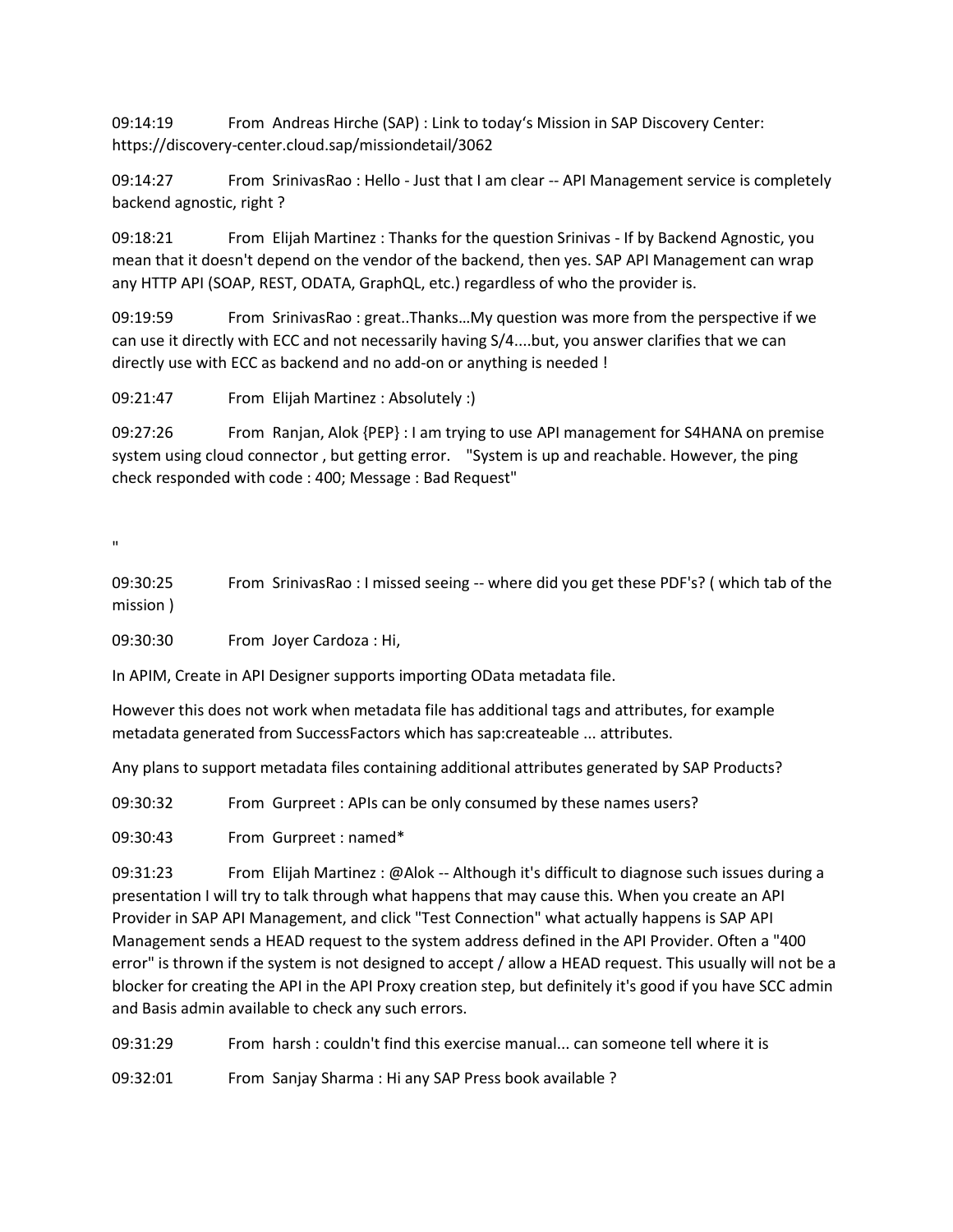09:32:02 From Elijah Martinez : @Srinivas -- the exercises are under the Project Board once you have started the mission under the "Plan" subsection

09:32:26 From Elijah Martinez : Click into the individual steps and the files will be attached there including exercise description and exercises steps

09:34:17 From harsh : thank you

09:34:32 From SrinivasRao : thank you ! :)

09:35:04 From Elijah Martinez : @Joyer -- Usually APIs like the SFSF APIs which are in OData format can be added from API Provider, which will use the OData Metadata including tags to define the operations, without the need to import directly in to API Designer. To your 2nd question the API Designer is being refined now, however I recommend adding interesting feature suggestions like the one you made to our SAP Integration Suite Influence Campaign

09:35:10 From Elijah Martinez : You can access this here with an S# https://bit.ly/InfluenceCPIS

09:35:16 From Gurpreet : basic auth is the only authentication medium? are there any other possibility as well like using API keys?

09:36:13 From Elijah Martinez : @Gurpreet -- By default an API Proxy is an open exposure of an API backend. Any user can access the API. You can add additional security layers like API Key and other such items like Raghu is showing as well.

09:36:36 From S.Freilinger : Hi! We have productive Scenarios, where we do not use the API Management but rather directly call the OData Services (through SAPUI5), which are exposed by ECC Systems (Destination set up via Cloud Connector). Is this still a valid Scenario or would you suggest to add the API Management layer also here and if yes for which Major reason (as you can also consume the API through the UI5 app as far as I understood)? Best regards, Sebastian

09:36:55 From Elijah Martinez : @Sanjay yes we have an API Management SAP Press book available today, and volume 2 is in the process of writing right now, look forward to it soon :)

09:38:06 From Elijah Martinez : @Gurpreet -- Authentication mechanisms supported are primarily related to the backend system itself. However we can support Basic Auth, JWT tokens, API Keys, SAML Tokens, and more :)

09:38:52 From Souvik Karmakar : Question - Are these Sessions Recorded? Where can I refer to the recordings?

09:38:54 From Gurpreet : sounds good.. thanks Elijah

09:39:41 From Cecily Sorenson : Yes these calls are recorded :) You can find the recordings and upcoming episodes here: https://webinars.sap.com/2021-12-31-sap-btp-customer-value-networkglobal/en/garage1

09:40:29 From Vikas Kumar : After adding CPI Endpoint in API provider, we can't see them in Discover section. We need to add it manually. Any updates on this?

09:40:35 From Said Saad : How can you watch previous episodes of the serie?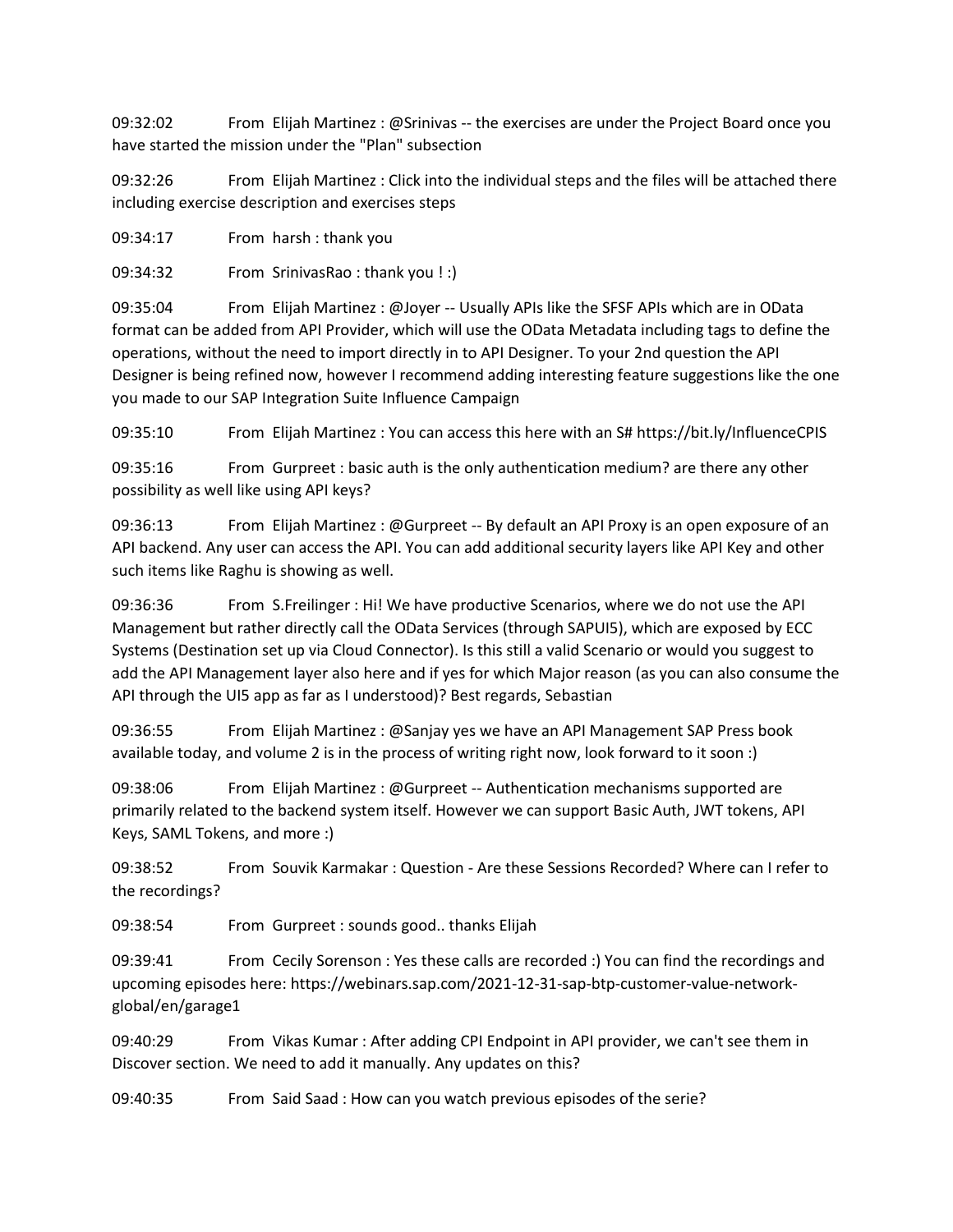09:41:18 From Cecily Sorenson : @Said you can find the recordings of previous episodes here: https://webinars.sap.com/2021-12-31-sap-btp-customer-value-network-global/en/garage1

09:41:24 From Elijah Martinez : @Sebastian -- A good question, and one which comes up often. I might recommend checking out the Integration Solution Advisory Methodology ( ISAM ) guides in order to help build an architectural integration viewpoint ( see here:

https://blogs.sap.com/2019/02/24/integration-solution-advisory-methodology-isa-m-defineintegration-guidelines-for-your-organization/ ) .

But if I can share my own personal viewpoint, I would say that for a one-off or two-off scenario, Pointto-Point integration like UI5 -> S/4 API is perfectly fine. However if you are creating repeatable patterns of API consumption, and reuse of APIs, or orchestration of multiple APIs in applications, this will quickly become a headache to manage, and a tool like API Management can ease the discovery, analytics and orchestration of APIs.

09:43:25 From S.Freilinger : Hi Elijah, thanks a lot for the answer. I also thought that the "repeatable" point is probably a good argument, didn't think About the Orchestration aspect however. Also thanks for the link, definitly will check it out!

09:44:06 From Elijah Martinez : @Vikas -- This question can be for many reasons. Currently CPI Provider only allows for discovery of Integrations with endpoint type OData. This is on the roadmap to add SOAP / REST / OData as well. However the Integration will need to be an API type for Discover to work. Otherwise as you mentioned you will need to add the HTTP endpoint manually.

09:44:59 From Gurpreet : can you share the subscription cost or is it something client needs to negotiate directly with SAP?

09:45:06 From Vikas Kumar : Thanks Elizah :)

09:46:49 From Elijah Martinez : @Gurpreet - within the Discovery Center there are 2 major sections, 1) Missions 2) Services; if you go to the Services Area you can select SAP API Management which will including pricing details. However just FYI SAP API Management is no longer available independently, and will now be offered under the Integration Suite (which is also listed under the Discovery Center Services with Pricing information). Of course it's recommended to speak with an Sales Rep who may be able to negotiate depending on specifics.

09:47:06 From Aman Varshney : Question : Is API Management inspired/ hold some relation with Apigee?

09:48:08 From Elijah Martinez : Just to shortcut - here is a link to Integration SUite https://discovery-center.cloud.sap/serviceCatalog/integration-suite where you can find pricing

09:48:49 From Gurpreet : thank you

09:48:57 From Sonal Saurabh : How do we deploy API's proxy , Products and Applications created in non Prod tenant to a Prod Tenant ?

09:49:01 From Elijah Martinez : @Aman -- Yes SAP API Management was built in partnership with Apigee (Google) for the Runtime (Gateway) component. It has been integrated into the SAP BTP Integration Suite for designtime and usage with other SAP Integration tooling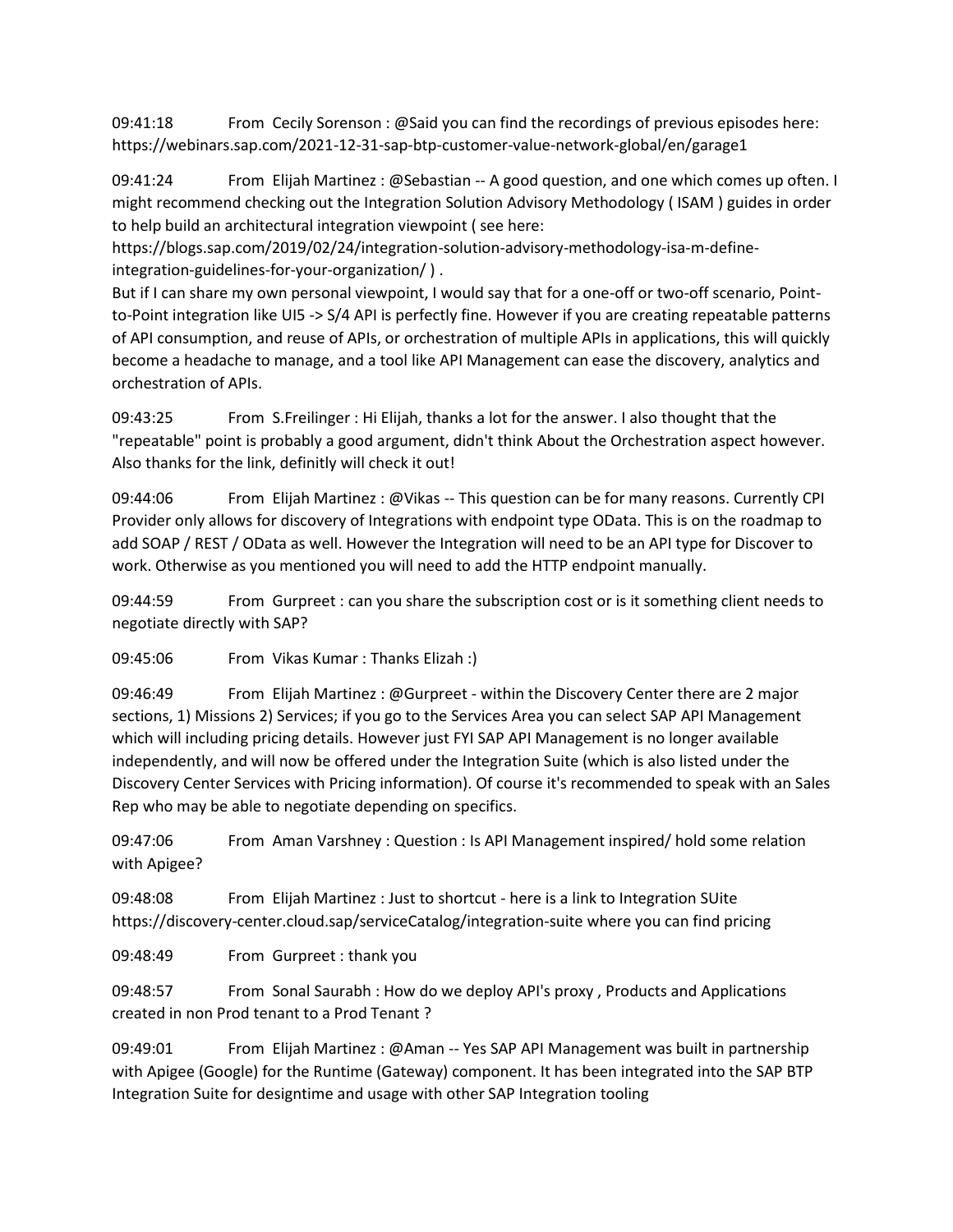09:49:10 From Aman Varshney : Question : How is the usage of SAP Graph v/s other SAP system api's available in API bsiness hub different?

09:50:09 From Elijah Martinez : @Sonal -- There are a number of transport mechanisms available in SAP API management. Direct Export/Import; via API Call (GET / POST), through our SDK, or with the BTP service Transport Management Service (cloud version of CTS+)

09:51:27 From Sonal Saurabh : @Elijah .... thanks for the information. Do we have any documentation on this ?

09:52:04 From Aman Varshney : Question : For monitoring the CI messages of different tenant using MPL API , what are the steps?

09:52:04 From Elijah Martinez : @Aman -- SAP Graph is still in Beta, but it will be a "free" service designed to harmonize all API access from SAP LoBs (SuccessFactors, Ariba, Concur, etc.) and create a unified definition for entities across SAP (such as "Customer"). It will be a layer living on top of the APIs surfaced directly from the LoBs on the API Business Hub.

09:52:22 From Ravi Babu Pallela : @RaviBabuPallela-- Can the API provider systems be non-SAP systems? other non-sap systems on AWS/Azure?

09:52:24 From Said Saad : Yes he did.

09:52:35 From Vikas Kumar : @Elizah - Can we please get access to this documentation? This will help in finishing entire exercise?

09:54:46 From Saurabh : On API test console, response code is coming as 200 but unable to see actual response data from ECC. It throws error related to custom IDP authentication (SAMLRequest). Is there a need of policy addition here?

09:55:31 From Devbrat Mishra : Where can we find the recording of this session ?

09:55:36 From Said Saad : I have question around SAP AI Business, not sure if its related to SAP BTP?

09:56:04 From Elijah Martinez : @Ravi -- Yes an API Provider can be for any HTTP endpoint, including systems on AWS / Azure, assuming that they are Internet accessible (or you have deployed SAP Cloud COnnector on the AWS / Azure environment)

09:57:43 From Elijah Martinez : @Aman -- Monitoring MPL API can be done via user role enabled to access the API, however the "Monitor" area will be 1:1 to the tenant, so it will have to be done in a separate app. An example was done by Sunny Kapoor with SAP Analytics Cloud as a customer Monitoring dashboard on top of the CPI MPL API

09:57:59 From Cecily Sorenson : https://webinars.sap.com/2021-12-31-sap-btp-customer-valuenetwork-global/en/garage1

09:58:39 From SAMUMIR : Thanks much .

09:58:54 From Said Saad : Thanks.